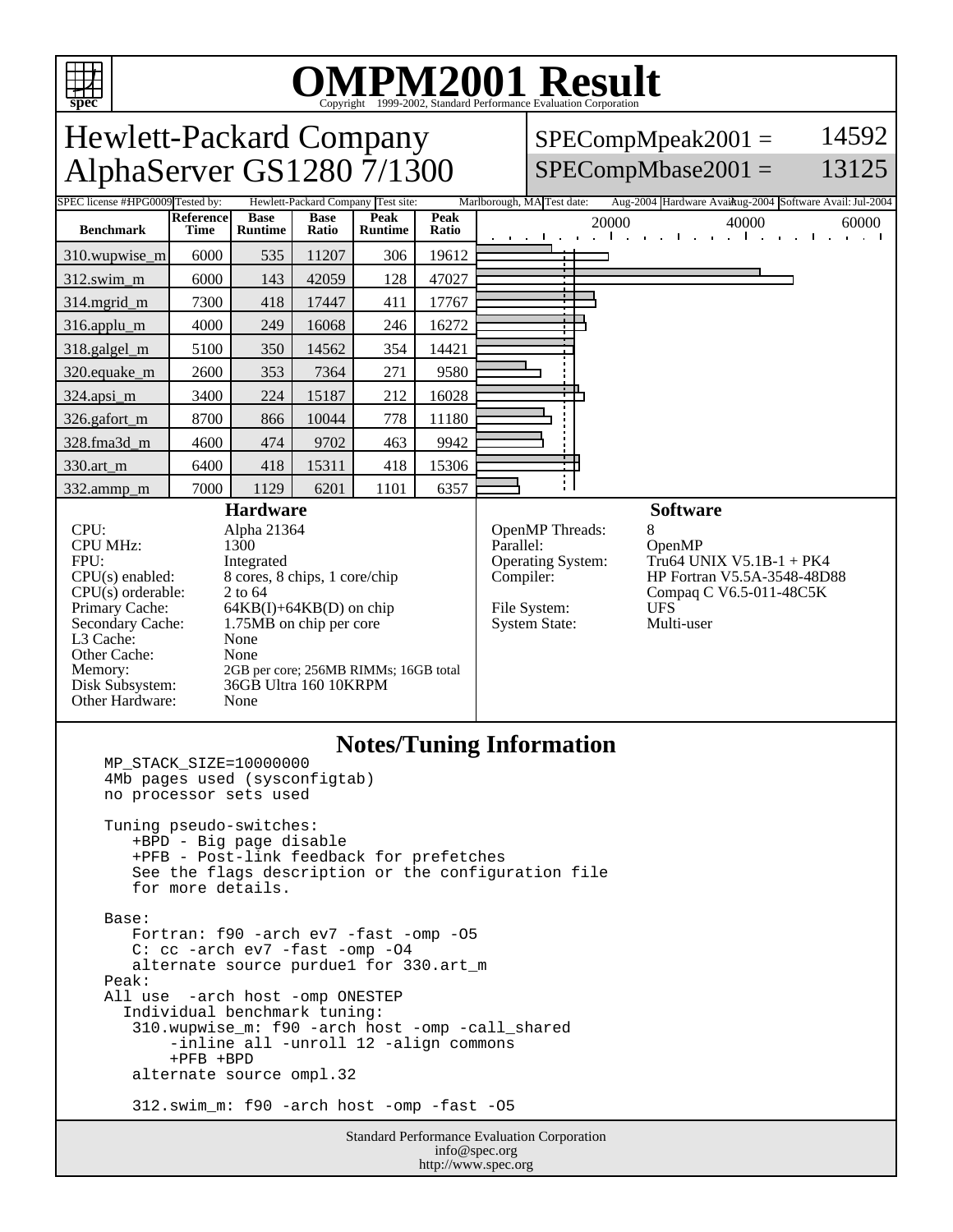

## OMPM2001 Result to Evaluation Corporation

Hewlett-Packard Company AlphaServer GS1280 7/1300  $SPECompMpeak2001 =$ SPECompMbase2001 = 14592 13125

SPEC license #HPG0009 Tested by: Hewlett-Packard Company Test site: Marlborough, MA Test date: Aug-2004 Hardware Avail: Mu-2004 Software Avail: Jul-2004

#### **Notes/Tuning Information (Continued)**

Standard Performance Evaluation Corporation info@spec.org http://www.spec.org +PFB +BPD PTHREAD\_CONFIG=feature=def-scs,d4-scs alternate source ompl.32 314.mgrid\_m: f90 -arch host -omp -O5 -transform\_loops -tune ev7 -unroll 8 +PFB +BPD PTHREAD\_CONFIG=feature=def-scs,d4-scs alternate source ompl.32 316.applu\_m: f90 -arch host -omp -fast -O5 -unroll 14 +PFB PTHREAD\_CONFIG=feature=def-scs,d4-scs alternate source ompl.32 318.galgel\_m: f90 -arch host -omp -fast -unroll 5 -O5  $+$ PFR 320.equake\_m: cc -arch host -omp -fast -call\_shared -O4 -ldensemalloc -assume restricted\_pointers -inline speed -unroll 13 +PFB +BPD PTHREAD\_CONFIG=feature=def-scs,d4-scs alternate source ompl.32 324.apsi\_m: f90 -arch host -omp -O5 -transform\_loops -unroll 8  $+$ PFB PTHREAD\_CONFIG=feature=def-scs,d4-scs alternate source ompl.32 326.gafort\_m: f90 -arch host -omp -fast -O5 -arch ev67 -tune ev67 alternate source ompl.32 328.fma3d\_m: f90 -arch host -omp -fast -O4 -transform\_loops +PFB +BPD PTHREAD\_CONFIG=feature=def-scs,d4-scs alternate source ompl.32 330.art\_m: cc -arch host -omp -assume whole\_program -ldensemalloc -call\_shared -assume restricted\_pointers -fast -O4 -unroll 16 -inline none +PFB +BPD alternate source purdue1 332.ammp\_m: cc -arch host -omp -O4 -ifo -assume nomath\_errno -assume trusted\_short\_alignment -fp\_reorder -readonly\_strings -ldensemalloc -assume restricted\_pointers -unroll 9 PTHREAD\_CONFIG=feature=def-scs,d4-scs Information on UNIX V5.1B Patches can be found at